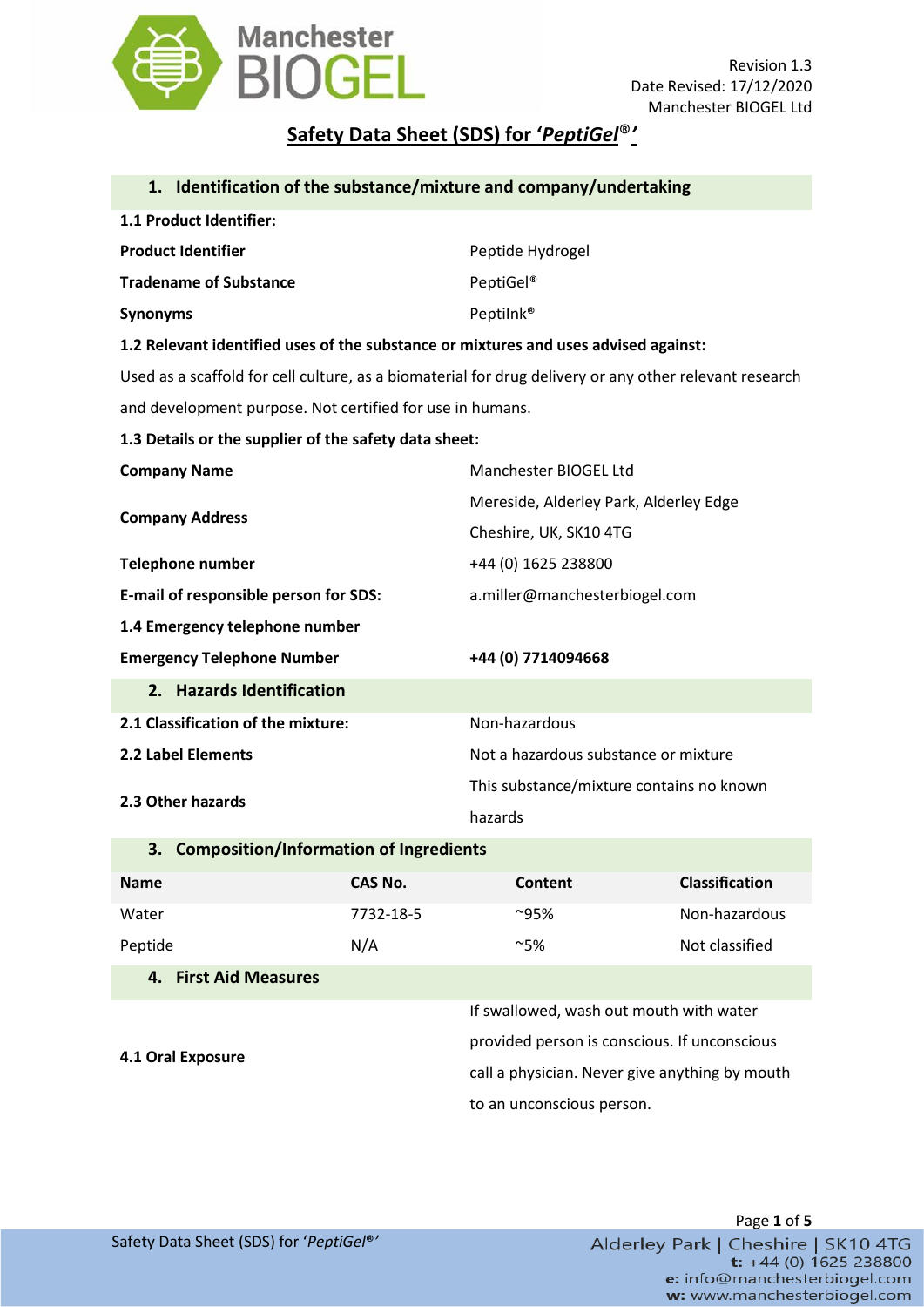

Revision 1.3 Date Revised: 17/12/2020 Manchester BIOGEL Ltd

|                                                              | If inhaled, remove to fresh air. If breathing    |
|--------------------------------------------------------------|--------------------------------------------------|
| <b>4.2 Inhalation Exposure</b>                               | becomes difficult, call a physician. If not      |
|                                                              | breathing, give artificial respiration.          |
| <b>4.3 Dermal Exposure</b><br>4.4 Eye Exposure               | In case of contact, immediately wash skin with   |
|                                                              | soap and plenty of water. Call a physician.      |
|                                                              | In case of contact with eyes, flush with plenty  |
|                                                              | water for at least fifteen (15) minutes. Assure  |
|                                                              | adequate flushing by separating the eyelids      |
|                                                              | with fingers. Call a physician.                  |
| 4.5 Description of the most important                        | No known symptoms or effects, but may cause      |
| symptoms or effects and any symptoms that                    | skin, mouth or eye irritation                    |
| are acute or delayed                                         |                                                  |
| 4.6 Recommendations for immediate medical                    |                                                  |
| care and special treatment needed, when                      | No data available                                |
| necessary                                                    |                                                  |
| 5. Fire-Fighting Measures                                    |                                                  |
| 5.1 Extinguishing media                                      | Water spray. Carbon dioxide, dry chemical        |
|                                                              | powder, or appropriate foam.                     |
| 5.2 Special Hazards arising from the substance               | Carbon oxides may be produced.                   |
| or mixture                                                   |                                                  |
| 5.3 Advice for Fire Fighters                                 | Wear protective clothing to prevent contact      |
|                                                              | with skin and eyes.                              |
| 6. Accidental Release Measures                               |                                                  |
| 6.1 Personal precautions, protective                         | Avoid spillages. Avoid breathing vapours.        |
| equipment and emergency procedures                           |                                                  |
| <b>6.2 Environmental Precautions</b>                         | Wear chemical safety goggles and personal        |
|                                                              | protection as needed.                            |
| 6.3 Methods and materials for containment<br>and cleaning up | Wipe up spill, place materials and used wipes in |
|                                                              | secure container and dispose of as               |
|                                                              | contaminated waste.                              |
| 6.4 Reference to other sections                              | For disposal see section 13.                     |
| 7. Handling and Storage                                      |                                                  |

Page **2** of **5** Alderley Park | Cheshire | SK10 4TG  $t$ : +44 (0) 1625 238800 e: info@manchesterbiogel.com w: www.manchesterbiogel.com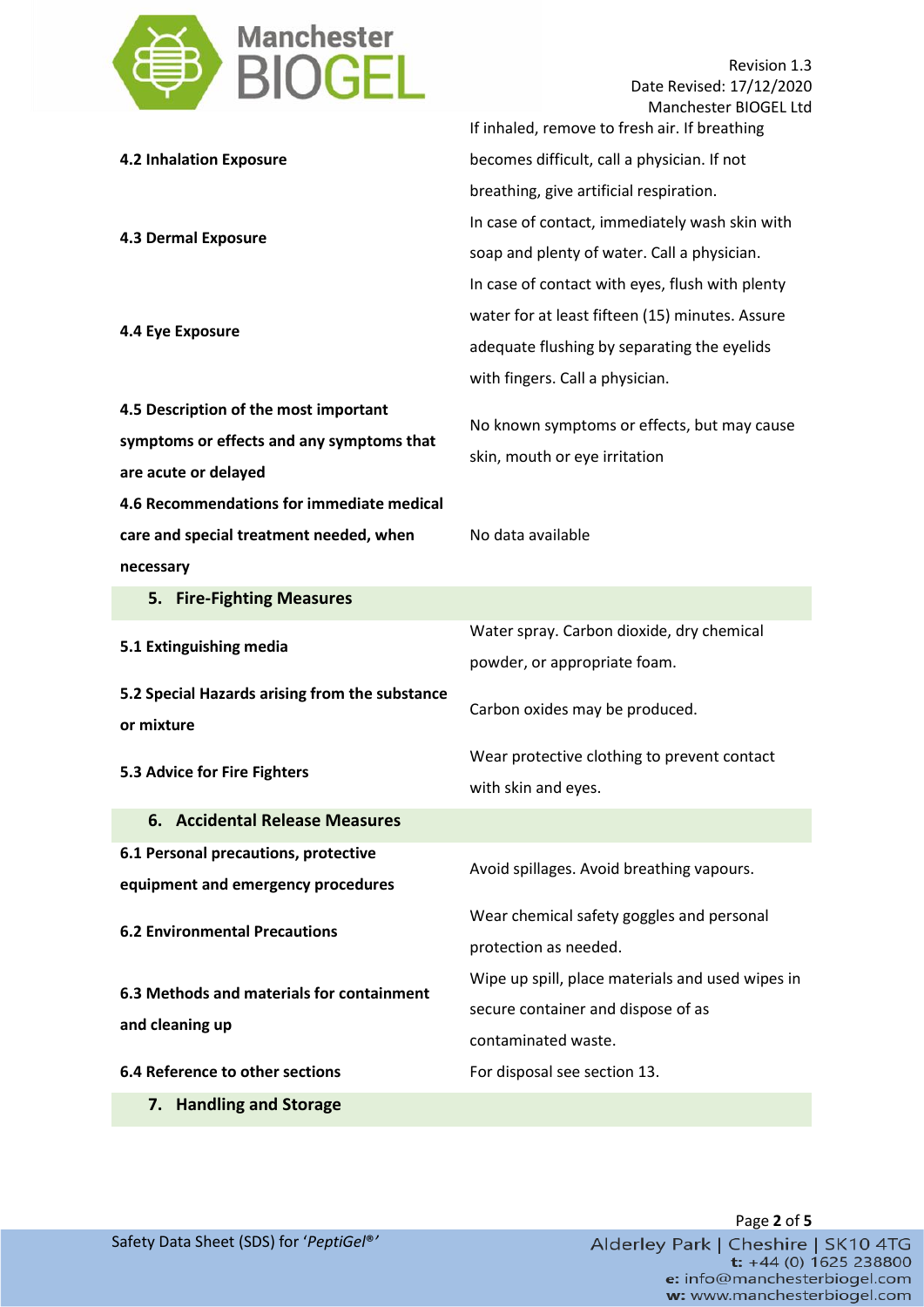| Manchester<br><b>BIOGEL</b>                                         | Revision 1.3<br>Date Revised: 17/12/2020<br>Manchester BIOGEL Ltd |
|---------------------------------------------------------------------|-------------------------------------------------------------------|
|                                                                     | Avoid inhalation of fumes, gases, mists and                       |
| 7.1 Precautions for safe handling                                   | sprays. Avoid contact with eyes, skin and                         |
|                                                                     | clothing.                                                         |
| 7.2 Conditions for safe storage, including any<br>incompatibilities | Keep tightly closed. Store at or below 4°C.                       |
| 7.3 Specific end uses                                               |                                                                   |
| 8. Exposure Controls/Personal Protection                            |                                                                   |
| <b>8.1 Control Parameters</b>                                       |                                                                   |
| <b>Exposure Limit Values</b>                                        | No data available.                                                |
| <b>8.2 Exposure Controls</b>                                        |                                                                   |
| <b>Respiratory Equipment</b>                                        | NIOSH approved respirator, if conditions                          |
|                                                                     | warrant.                                                          |
| <b>Hand Protection</b>                                              | Chemically resistant gloves.                                      |
| <b>Skin Protection</b>                                              | Wash hands thoroughly after handling.                             |
| Eye Protection                                                      | Safety glasses, as needed.                                        |
| <b>Face Protection</b>                                              | Face protection, as needed.                                       |
| <b>Protective Clothing</b>                                          | Laboratory coat.                                                  |
| <b>Construction of Characterine</b>                                 |                                                                   |

## **9. Physical and Chemical Properties**

## **9.1 Information on basic physical and chemical properties**

| Appearance                             | Clear gel                     |
|----------------------------------------|-------------------------------|
| Colour                                 | Colourless                    |
| Odour                                  | Odourless                     |
| Solubility                             | N/A                           |
| <b>Boiling Point</b>                   | $100^{\circ}$ C               |
| <b>Melting Point</b>                   | $0^{\circ}$ C                 |
| <b>Relative Density Approx</b>         | 1.00 g/cm <sup>3</sup> @ 20°C |
| рH                                     | Approx. range: 3-7            |
| Flash point                            | Undetermined                  |
| <b>Evaporation rate</b>                | Undetermined                  |
| Flammability                           | Undetermined                  |
| Upper flammability or explosive limits | Undetermined                  |
| Lower flammability or explosive limits | Undetermined                  |
| Vapor pressure                         | Undetermined                  |
| Vapor density                          | Undetermined                  |

Page **3** of **5** Alderley Park | Cheshire | SK10 4TG<br>t: +44 (0) 1625 238800 e: info@manchesterbiogel.com w: www.manchesterbiogel.com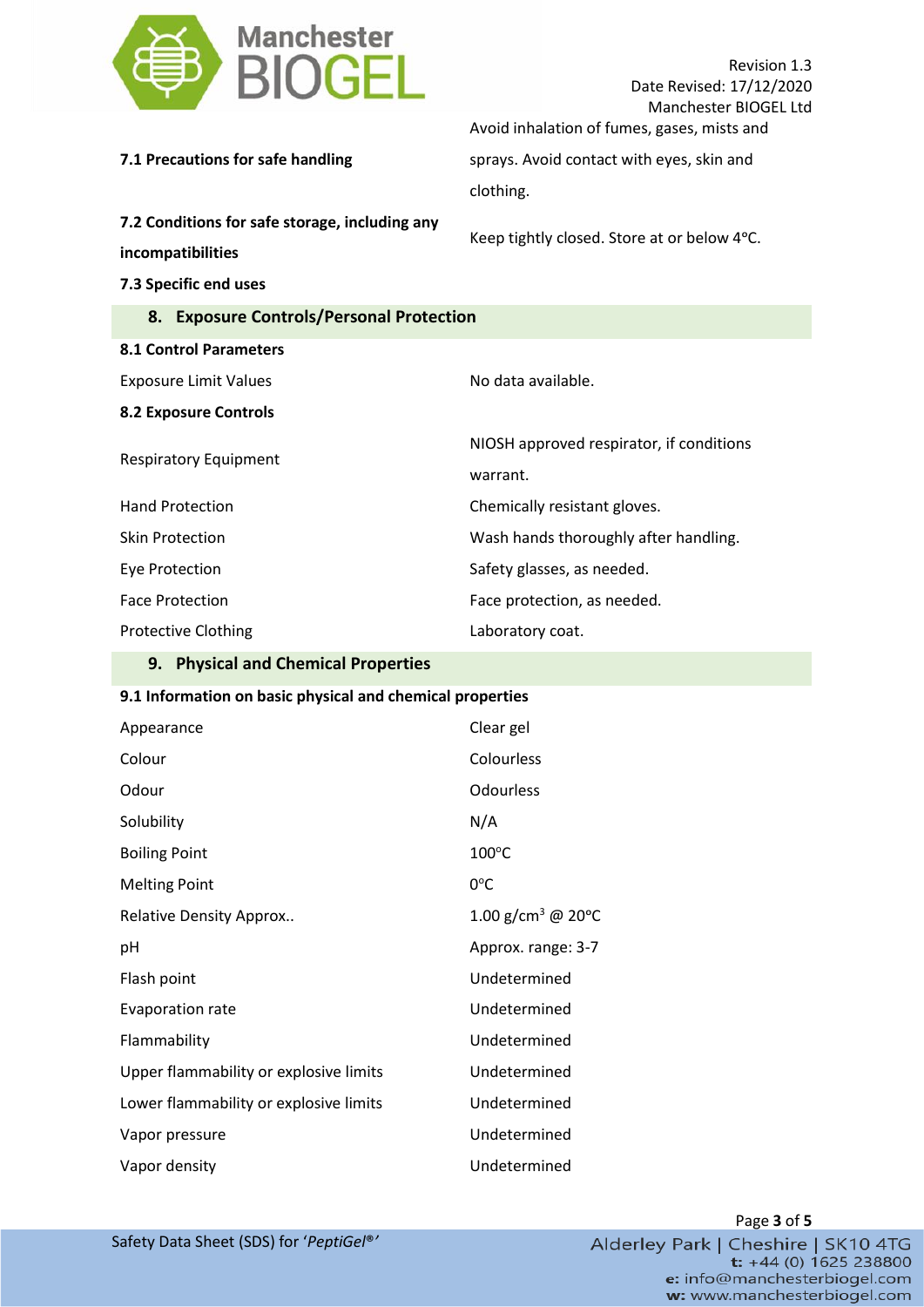

Revision 1.3 Date Revised: 17/12/2020 Manchester BIOGEL Ltd

| 9.2 Other Information                     | Undetermined |
|-------------------------------------------|--------------|
| Viscosity                                 | Undetermined |
| Decomposition temperatures                | Undetermined |
| Auto-ignition temperature                 | Undetermined |
| Partition co-efficient: n-octanol / water | Undetermined |

| 10. Stability and Reactivity                          |                                             |
|-------------------------------------------------------|---------------------------------------------|
| 10.1 Reactivity                                       | No data available                           |
| 10.2 Chemical Stability                               | Stable under recommended storage conditions |
| 10.3 Possibility of hazardous reactions               | No data available                           |
| 10.4 Conditions to avoid                              | No data available                           |
| 10.5 Incompatible materials                           | No data available                           |
| 10.6 Hazardous decomposition products                 | No data available                           |
| 11. Toxicological Information                         |                                             |
| 11.1 Information on toxicological effects             |                                             |
| Acute toxicity                                        | No data available                           |
| Serious eye damage irritation                         | No data available                           |
| Skin corrosion/irritation                             | May cause skin irritation                   |
| Respiratory or skin sensitisation                     | No data available                           |
| STOT repeated exposure                                | No data available                           |
| Carcinogenicity                                       | No data available                           |
| <b>Germ Cell Mutagenicity</b>                         | No data available                           |
| Reproductive toxicity                                 | No data available                           |
| Aspiration hazard                                     | No data available                           |
| International Agency for Research on Cancer<br>(IARC) | No data available                           |
| National Toxicology Program (NTP)                     | No data available                           |
| 12. Ecological Information                            |                                             |
| 12.1 Toxicity                                         | Avoid release to environment                |
| 12.2 Persistence and degradability                    | No data available                           |
| 12.3 Bio accumulative potential                       | No data available                           |
| 12.4 Mobility in soil                                 | No data available                           |
| 12.5 Results of PBT and vPvB assessment               | No data available                           |
| 12.6 Other adverse effects                            | No data available                           |

Page **4** of **5** Alderley Park | Cheshire | SK10 4TG  $\frac{1}{2}$  +44 (0) 1625 238800 e: info@manchesterbiogel.com w: www.manchesterbiogel.com